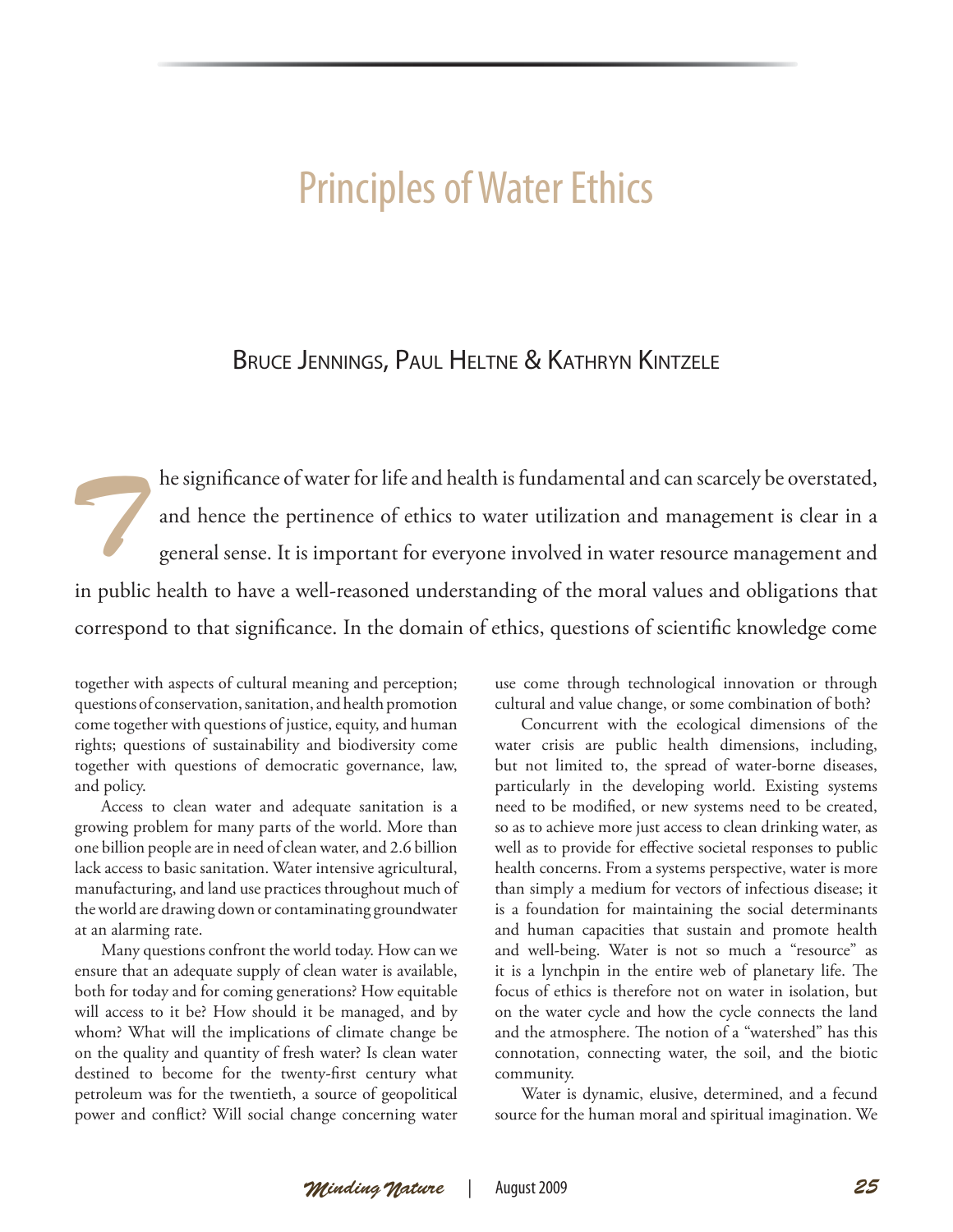talk about water as a medium of disease transmission, as a fluid essential for biological functioning, and as a thing to be manipulated with wells, pumps, sluice gates, dams, and dikes. When we talk about the scientific and engineering aspects of water, we should not lose sight of the fact that water is also a vital source of cultural meaning, which not only sustains our biological life but also our imagination and spirit. No culture or tradition known to us is indifferent to it. It is a symbol of purification, rebirth, and reconciliation, even as it is also a source of animosity and conflict. Water, with its close connection with fertility and life, figures deeply in religious and metaphysical worldviews of virtually all peoples. There is a prototypically two sided aspect to the way water is represented and imagined in most traditions.

# **Principles of Water Management Ethics**

- » equal respect for human dignity
- » equity and proportionality
- » solidarity
- » the common good
- » right relationship or responsible stewardship
- inclusive and deliberative participation

Water is the place from which order comes, but it is itself without form. It is life nurturing and yet unshapeable, uncontrollable at the same time. If the creator could manage it, human beings cannot. It is protean and relentless. It floods and recedes, indifferent to human constructions on a floodplain. It finds tiny fissures and eventually splits the hardest rock and enters the best sealed dwellings. Its changing physical state slowly reshapes the geology of the planet as ice sheets progress and recede, as sea levels rise, as rain falls, and as rivers find new channels. Human things are small by comparison. We move and channel water, to be sure, and we must use it (carefully), but effective, sustainable utilization of water is really more a form of accommodation than a form of control. We are not always honest with ourselves about our dependency on water, and our sheer frailty in the face of it.

Different ways of conceptualizing what water is and how human beings should use it have different ethical implications. Understanding water supplies as commodities to be bought and sold, and as property to be controlled unilaterally by certain individuals or groups, has different implications for fulfilling the ethical principles (such as human rights and social and environmental justice) than does understanding it as a fragile ecosystemic component of an ecosystemic commons upon which we all depend in myriad ways. Of particular interest in the chapter, therefore, will be the convergence between ecosystemic and public health perspectives, on the one hand, and the appropriate ethical use of water to sustain and promote human and ecosystemic health, on the other.

Taken together the ethical values of efficiency, equity, and stewardship can form a basis of a set of ethical principles that can normatively guide water management and public health policy. Additional principles of water ethics will be based on procedural and decision-making process values, such as democratic governance rights, active participation, transparency, accountability, and public-private collaboration and partnership. Implementing these ethical ideals and obligations in practice is shaped by a number of factors: Who participates in the decision-making process? Is participation active and involved in formulating options or is it passive and reactive to proposals that are already welldeveloped? What kind of information is open to the public? How do professionals interact with non-professionals? Is there respect for cultural diversity and traditional beliefs and practices? And finally, how is a balance determined between the needs of human development and the need to preserve our natural resources?

With these ethical orientations and practical considerations in mind, we offer the following principles of water ethics. In each case there is a meaningful application of the principle to the relationship between humans and water and the effects of the various technologies of water utilization (purification, sanitation, groundwater mining, agricultural irrigation, and the like). Similar principles have been formulated by the Waters of Wisconsin Project and by UNESCO's International Hydrology Programme (IHP), intercultural and interdisciplinary working group on the Ethics of the Uses of Fresh water and by the COMEST Sub-Commission on the Ethics of Fresh Water Use.

# The principle of equal respect for human dignity

This principle calls for the meeting of basic needs and the promotion of human health and well-being. It incorporates the underlying notion behind the framework of universal human rights. This is a fundamental principle of public health ethics; when construed in relational terms, the concept of human dignity is not at odds with respect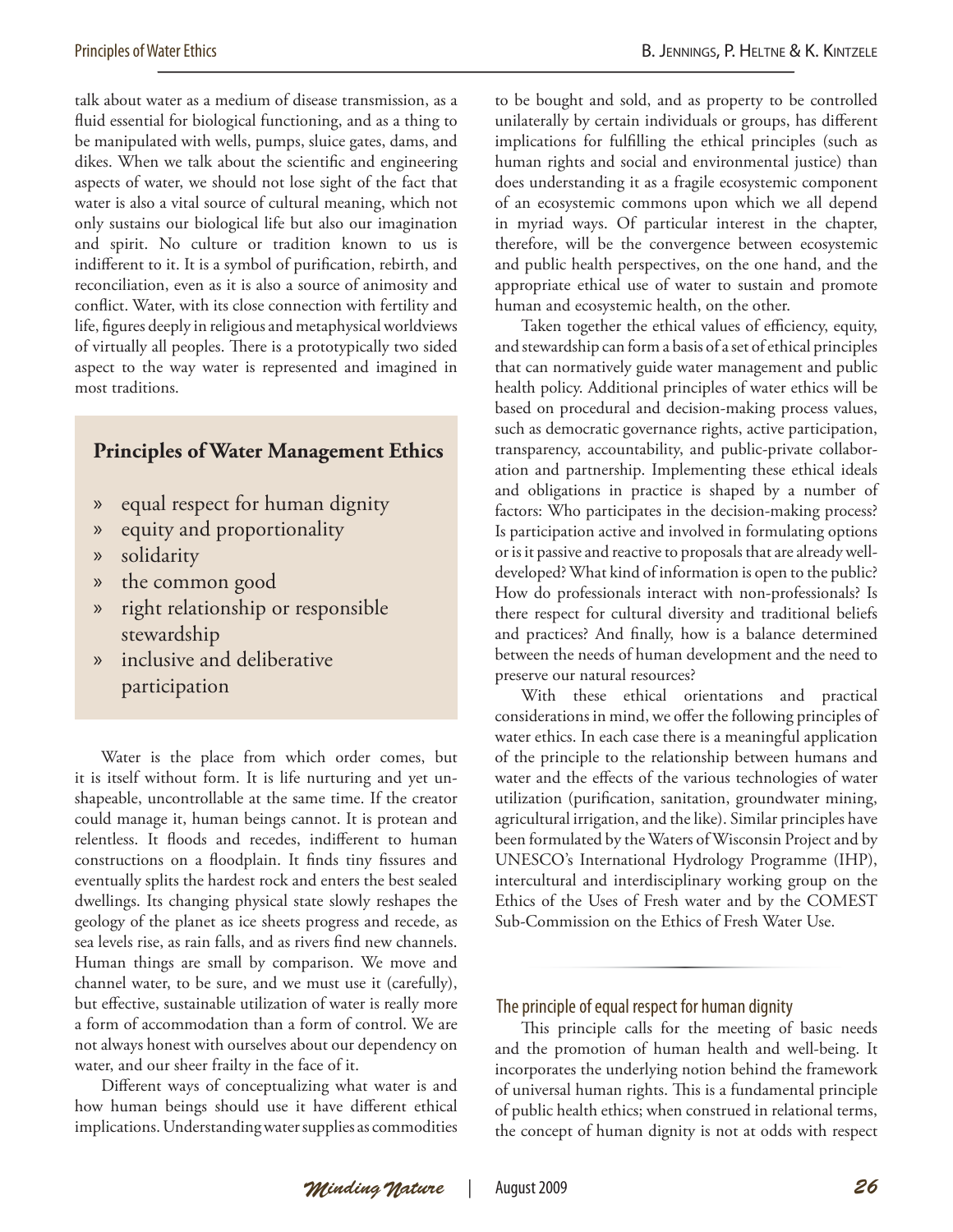for other creatures and for nature and thus is fundamental to environmental ethics as well.

# The principle of equity and proportionality

Meeting the needs and promoting the health of all persons is important, but equity and proportionate response are required in the face of limited resources to give priority to the least well off, those most immediately at risk, and those who are made vulnerable by past discrimination, exclusion, and powerlessness.

#### The principle of solidarity

Respect and equity should be pursued with a recognition of the limits of each individual's ability to determine the conditions of their own lives and of our mutual interdependency, and reliance on outside support, care, and assistance. The notion of solidarity and interdependence applies in a social context, among human individuals and groups, but it applies with equal importance and resonance in an ecological context, between human and biotic communities. In water ethics, solidarity reminds us of what may be called our "upstream and downstream interdependence."

#### The principle of the common good

This principle calls for the recognition of situations in which the pursuit of rational self-interest by each individual leads to outcomes that are irrational and harmful to the interests of all individuals involved. The human interests served by water and by the biodiversity water makes possible are often not well served by behavioral strategies of individual interest maximization such as those fostered by libertarian property rights. Water and the technologies of its utilization often present "tragedy of the commons" type scenarios, for which a conceptualization of water as a common resource and sustainable water utilization as a common good provides the ethically appropriate response.

# The principle of right relationship or responsible stewardship

The principles of solidarity and the common good call for collective action in relationship to public health and water management. The principle of right relationship addresses the substantive content and effects of such collective action. The responsible course of action is closely tied with the actual properties and circumstances of what is being responded to. In the case of public health, for example, failure to correctly identify a pathogen and the administration of the incorrect vaccine or medication would constitute public health and medical malpractice; the right relationship between the physician and the pathogen and the biological facts of the patient had not been established. Similarly, the unsustainable use of an aquifer or the biological degradation of a watershed and

#### **A Perspective on Water Management and Ethics**

First, the ethics we require should be built on a sense of shared purpose and in harmony with nature. Second, ethics must be based on a balance between traditional human values regarding conservation and the use of new technological advances. Rarely have either worked alone and it is time to stop pitting one against the other. Third, ethics, even in our advanced technological age, should seek to find a new harmony between the sacred and utilitarian in water, between the rational and the emotional. Water resources managers need to understand the wisdom encoded in traditional religious and secular symbols and rituals surrounding water.

Today, our technology tells us that there is enough water—if we co-operate. One of the most important elements for co-operation is something that experts in negotiation call 'superordinate values', meaning those that are beyond immediate utilitarian benefits and to which competing parties can subscribe. Rekindling the sense of the sacred in water, unquestionably a superordinate value, is one way to move the debate to higher levels and thus bear on the capacity to manage conflict and reach agreement. This balancing is not new—it is what humans have being doing throughout history as they constantly learn how to deal with environmental uncertainty. Talking of such a balance means to appreciate the intrinsic and profound value of water that is not captured in the traditional utilitarian calculus of transactions. It is to recognize that water is not only a means to other goals, it is essential as an end in itself.

— Lord John Selborne, Chair of the Commission on the Ethics of Scientific Knowledge and Technology (COMEST), Sub-Commissionon the Ethics of Fresh Water.

Quotation from: "The Ethics of Freshwater Use: A Survey," p. 9 (2000).

Available at: http://unesdoc.unesco.org/images/0012/001220/122049e.pdf